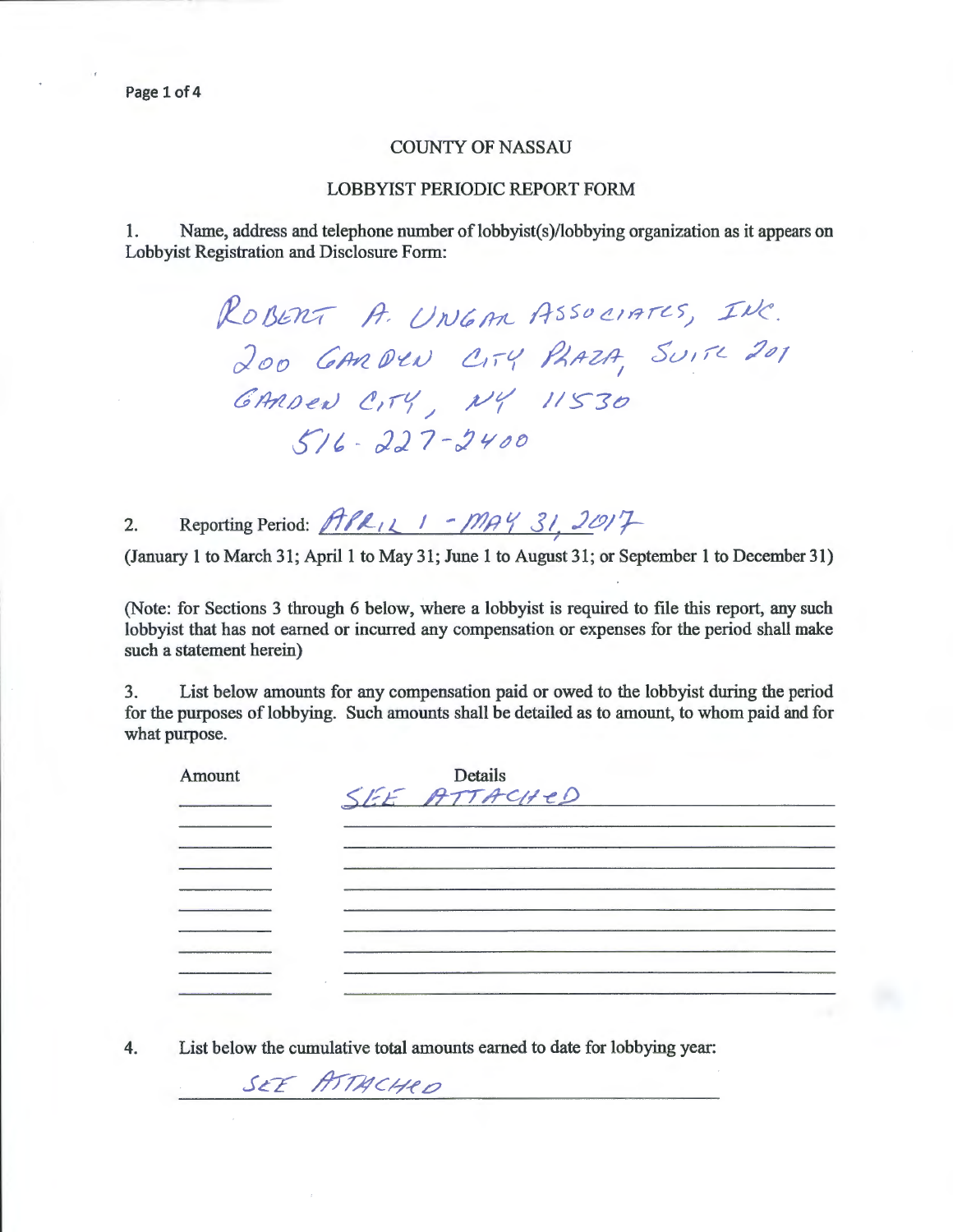Page 2 of 4

5. List below amounts for any expenses expended or incurred by the lobbyist during the period for the purposes of lobbying. Such amounts shall be detailed as to amount, to whom paid and for what purpose.

| Amount | Details<br>AUD EXPENSES |  |
|--------|-------------------------|--|
|        |                         |  |
|        |                         |  |
|        |                         |  |
|        |                         |  |

6. List below the cumulative total amounts expended to date for lobbying year:

(In lieu of completing 7 through 10 below, you may attach a copy of your Lobbyist Registration and Disclosure Form, provided the information has not changed.)

7. List whether and where the lobbyist(s)/lobbying organization is registered as a lobbyist (e.g. Nassau County, New York State):

SPE ATTACHED

See ATTACHED

8. Name, address and telephone number of client(s) by whom, or on whose behalf, the lobbyist is retained, employed or designated.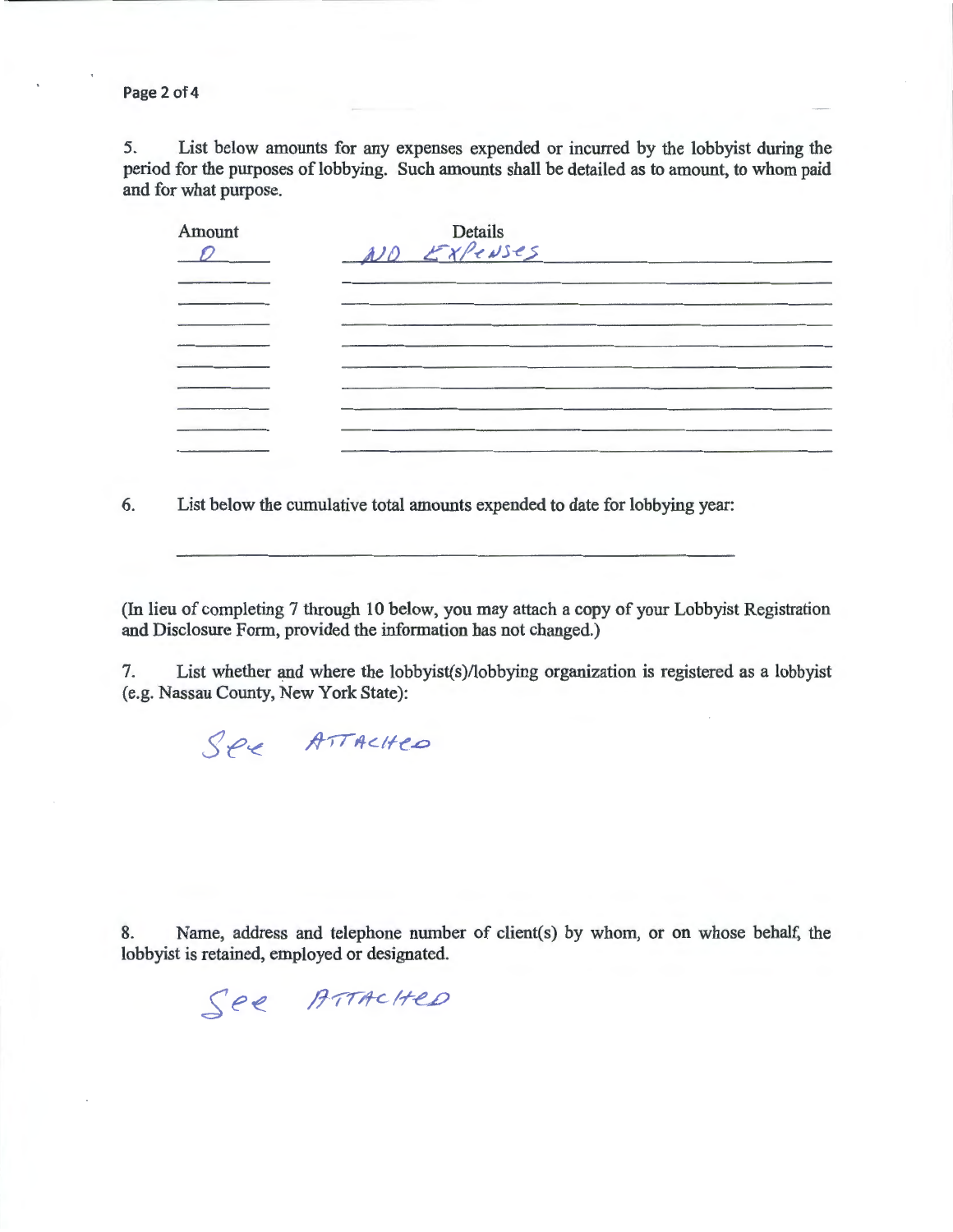$\bar{.}$ 

9. Describe lobbying activity conducted, or to be conducted, in Nassau County, and identify client(s) for each activity listed, during the Reporting Period.



10. The name of persons, organizations or governmental entities before whom the lobbyist has lobbied during the period.

 ${C}$ *OUNTY LegisLATURE* COUNTY FXECUTIVE SLANCH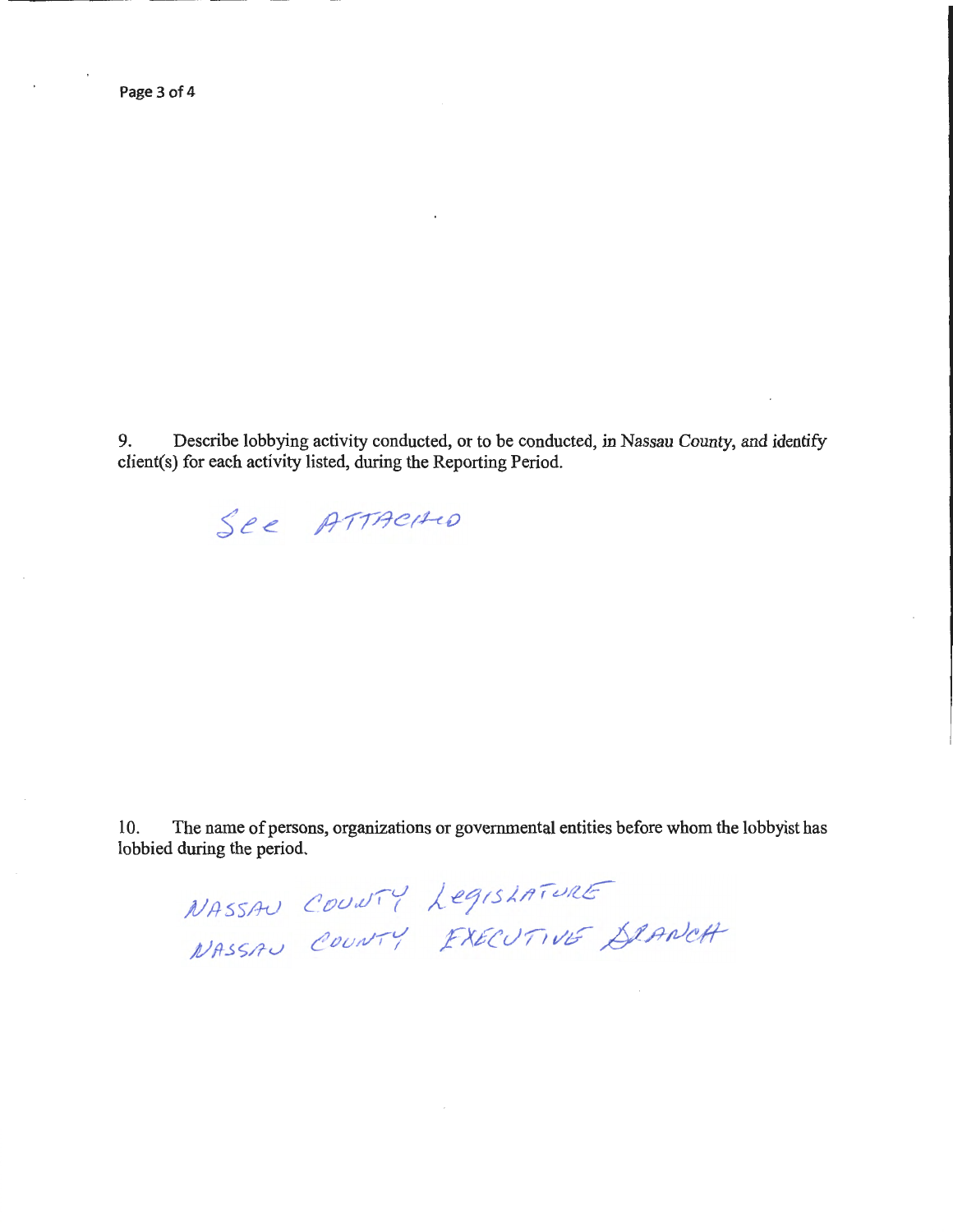Page 4 of 4

I understand that copies of this form will be sent to the Nassau County Department of Information Technology ("IT") to be posted on the County's website.

I also understand that upon termination of retainer, employment or designation I must give written notice to the County Attorney within thirty (30) days of termination.

VERIFICATION: I certify that all statements made on this statement are true, correct and complete to the best of my knowledge and belief and I understand that the willful making of any false statement of material fact herein will subject me to the provisions of law relevant to the making and filing of false instruments and will render such statement null and void.

STATE OF NEW YORK

Dated:  $6/13/3017$  Signed:  $\frac{p}{m}$  Signed:  $\frac{p}{m}$  for Loister Print Name:  $\triangle$ ANBANA J /ETENSed

*f YEcvnv-e..* y.:JS~/S/~

Title:

| <b>STATE OF NEW YORK</b> |  |
|--------------------------|--|
| SS:                      |  |
| <b>COUNTY OF NASSAU</b>  |  |
|                          |  |
| Sworn to before me this  |  |
|                          |  |
| JUNE<br>Day of           |  |
|                          |  |
|                          |  |
|                          |  |
|                          |  |
|                          |  |

LOUIS GERSTMAN NOTARY PUBLIC-STATE OF NEW YORK No. 02GE8488301 Oueflfied in **Neaseu** County My Commission Expires 11-30·2018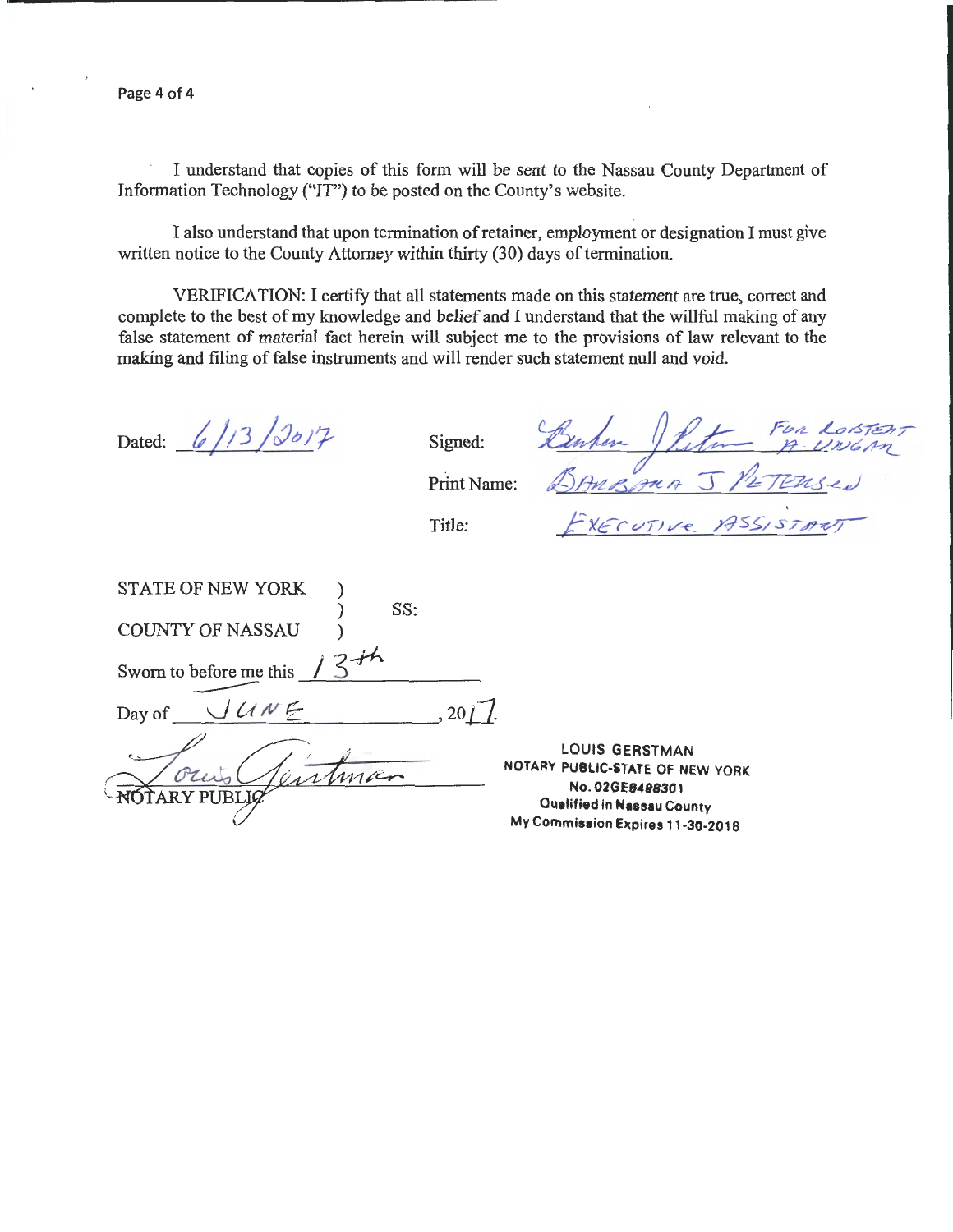# **ROBERT A. UNGAR ASSOCIATES,** INC. **MAY 1 thru JUNE 31, 2017**

# **PAGE 1, ITEM 3**

# **3. COMPENSATION PAID OR OWED TO LOBBYIST DURING THE PERIOD. ALL COMPENSATION FOR BELOW WAS PAID TO ROBERT A. UNGAR ASSOCIATES, INC.**

### **AMOUNT**

 $\frac{1}{2}$  ,  $\frac{1}{2}$  ,  $\frac{1}{2}$  ,  $\frac{1}{2}$  ,  $\frac{1}{2}$ 

## **DETAILS**

| \$600.00    | FIRE MARSHAL BENEVOLENT ASSOC. OF NASSAU<br>COUNTY - MONTHLY FEE \$300.00 (STATE & LOCAL<br>LOBBYING) PHONE #516-903-2748                                     |
|-------------|---------------------------------------------------------------------------------------------------------------------------------------------------------------|
| \$500.00    | NASSAU COUNTY DEPUTY SHERIFFS BEN. ASSOC., INC.<br>MONTHLY FEE - \$250.00 (STATE & LOCAL LOBBYING)<br>PHONE #516-499-7483                                     |
| \$1,000.00  | NASSAU COUNTY POLICE MEDIC ASSOC., INC.<br>MONTHLY FEE - \$500.00 (STATE & LOCAL LOBBYING)<br>PHONE #516-499-7483                                             |
| \$4,000.00  | NASSAU COUNTY SHERIFFS CORECTION OFFICER BEN.<br>ASSOCIATION - MONTHLY FEE - \$2,000.00 (STATE &<br>LOCAL LOBBYING) PHONE #516-937-7800                       |
| \$8,000.00  | <b>INTERMEDIX CORPORATION</b><br>MONTHLY FEE - \$4,000 (STATE, NY CITY & LOCAL<br>LOBBYING) PHONE #718-352-4346                                               |
| \$7,000.00  | <b>NFRASTRUCTURE</b><br>MONTHLY FEE - \$3,500.00 (STATE, NY CITY & LOCAL<br>LOBBYING) PHONE #518-664-3899                                                     |
| \$10,000.00 | <b>ACCENTURE LLP</b><br>800 CONNECTICUT AVE., NW, SUITE 600<br>WASHINGTON, DC 20006 (STATE & LOCAL LOBBYING)<br>PUBLIC SAFETY TECHNOLOGY - NO NASSAU LOBBYING |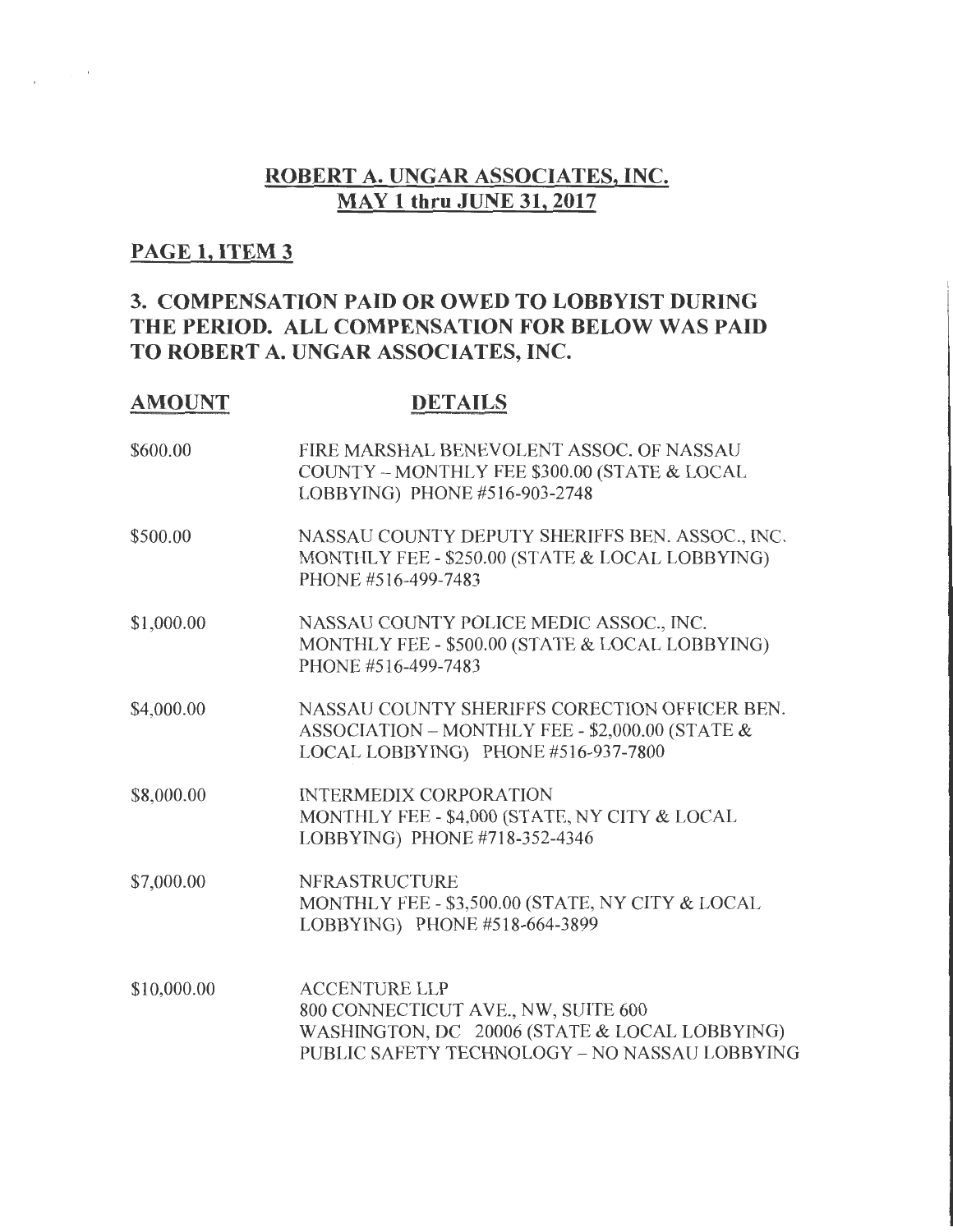## ROBERT A. UNGAR ASSOCIATES, INC.

## 4. CUMULATIVE TOTAL AMOUNTS EARNED TO DATE FOR LOBBY:

**TOTAL FOR MAY THRU JUNE 31, 2017** - \$31,100

 $\sim$   $\sim$ 

 $\ddot{\phantom{a}}$ 

CUMULATIVE TOTAL FOR JANUARY THRU MAY 2017 \$89,750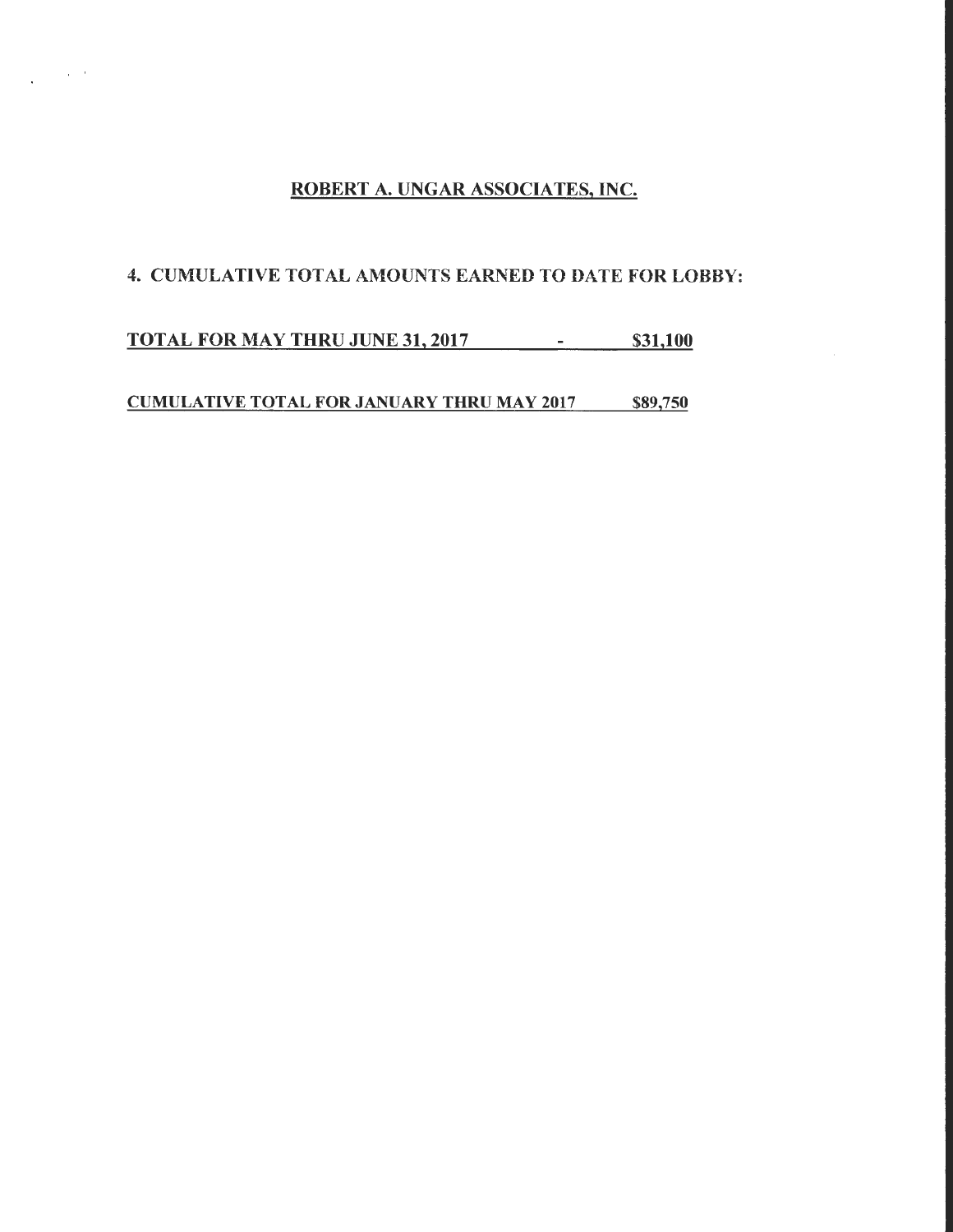### ROBERT A. UNGAR ASSOCIATES, INC. NASSAU CLIENT LOBBYING LIST

### APRIL 1 THRU MAY 31,2017

### NUMBER 9

 $\lambda$  and

### LOBBYING ACTIVITY/ENTITIES LOBBIED

FIRE MARSHAL BENEVOLENT ASSOCIATION OF NASSAU COUNTY 516-903-2748 1194 PROSPECT AVE., WESTBURY, NY 11580 ALL MATTERS AFFECTING UNION, PERFORMANCE OF DUTY, MTA NO FARE, FIRE INSPECTIONS, HOME RULES (A7127/S5705, A1072, S3720, A2985, S4495)

NASSAU COUNTY DEPUTY SHERIFF'S BENEVOLENT ASSOCIATION, INC. 516-499-7483 POST OFFICE BOX 1778, MINEOLA, NY ALL MATTERS AFFECTING UNION, CLEAN UP BILL,% BILL, HOME RULES (A8375)

NASSAU COUNTY POLICE MEDIC ASSOC., INC. 516-499-7483 POST OFFICE BOX 554 EAST MEADOW, NY 11554 ALL MATTERS AFFECTING UNION, PERFORMANCE OF DUTY, PEACE OFFICER STATUS, TITLE CHANGE, FISCAL NOTES (S5704, A7135, S3632, A4117)

NASSAU COUNTY SHERIFF'S CORRECTION OFFICERS BENEVOLENT ASSOCIATION 516-937-7800 504 EAST MEADOW AVE., EAST MEADOW, NY 11554 ALL MATTERS AFFECTING UNION, 20 YEAR PLAN, FLUIDS WORKERS' COMP, BODY SCANNERS, HATE CRIME, FISCAL NOTES (S1850/A6277, A6838,S5337,A2962,S1114)